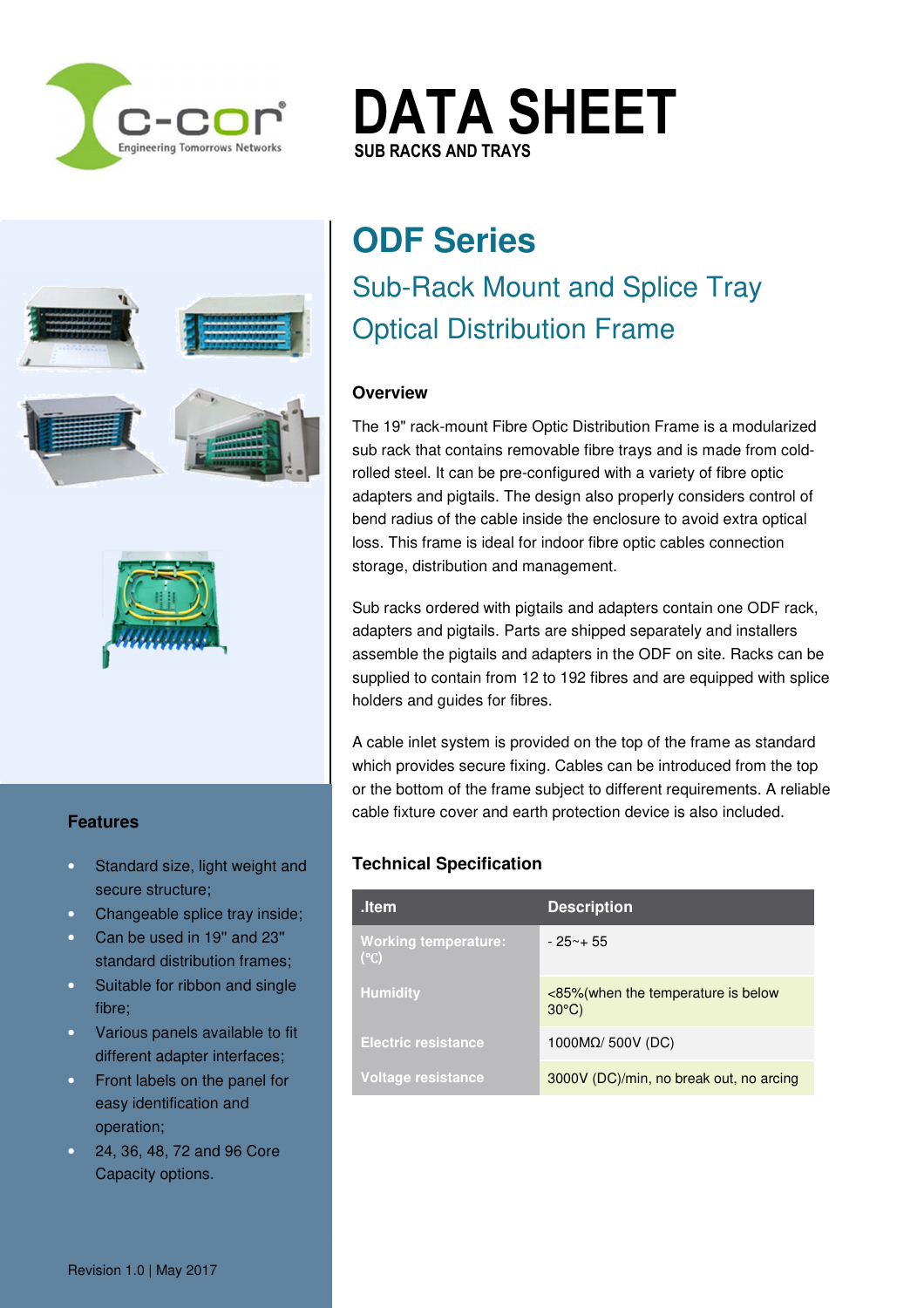

### **Australia Office**

2 Anzed Court Mulgrave VIC 3170 Australia

T. +61 3 8542 0600 F. +61 3 8542 0629 E. sales@c-cor.com.au www.c-cor.com.au

Regional Representation Pakistan / Korea E: sales@c-cor.com.au

@C-COR Broadband 2017 Issued. May 2017

Due to ongoing product development, technical specifications are subject to change without notice

**DATA SHEET SUB RACKS AND TRAYS** 

## **Standard Sub Rack Capacity**

| No.            | <b>Frame dimension</b><br>$(H^*W^*D)$ (mm) | Qty. of 12 core<br>splicing tray | Max. capacity |
|----------------|--------------------------------------------|----------------------------------|---------------|
| $\mathbf{I}$   | (6RU)*840*300                              | 12                               | 96            |
| $\overline{2}$ | (5RU)*840*300                              | 8                                | 72            |
| -3             | $(4U)^*600^*300$                           | 4                                | 48            |
| $\overline{A}$ | (3RU)*600*300                              | 2                                | 24            |
| 15             | (2RU)*600*300                              |                                  | 12            |

**Note**: RU height indicated above is for units with fibre storage tray included. The fibre storage tray adds 1 RU to the rack height.

## **Ordering Information**

C-COR Part Number:  $ABC.x.(1).(2).(3).(4).(5)$ 

| Code                       | Value          | <b>Description</b>                                                      |
|----------------------------|----------------|-------------------------------------------------------------------------|
| $P/N$ Prefix $(x)$         | ABC.x          | Standard Models with 1RU Fibre<br>Storage Tray                          |
|                            | ABC.y          | Standard Models without 1RU<br><b>Fibre Storage Tray</b>                |
|                            | ABC.z          | 12 Core Splice Tray Only                                                |
| 1) Max. No. of Fibre Cores | $\mathbf{1}$   | 96                                                                      |
|                            | $\overline{2}$ | 72                                                                      |
|                            | 3              | 48                                                                      |
|                            | 5              | 24                                                                      |
|                            | 6              | 12                                                                      |
| 2 Cabinet Material         | $\mathbf{1}$   | SPCC According to JIS G 3141<br>standard                                |
|                            | $\mathbf{P}$   | Double Galvanised Steel (DGS)                                           |
|                            | 3              | Sheet moulding compound<br>(SMC) or glass-fibre reinforced<br>polyester |